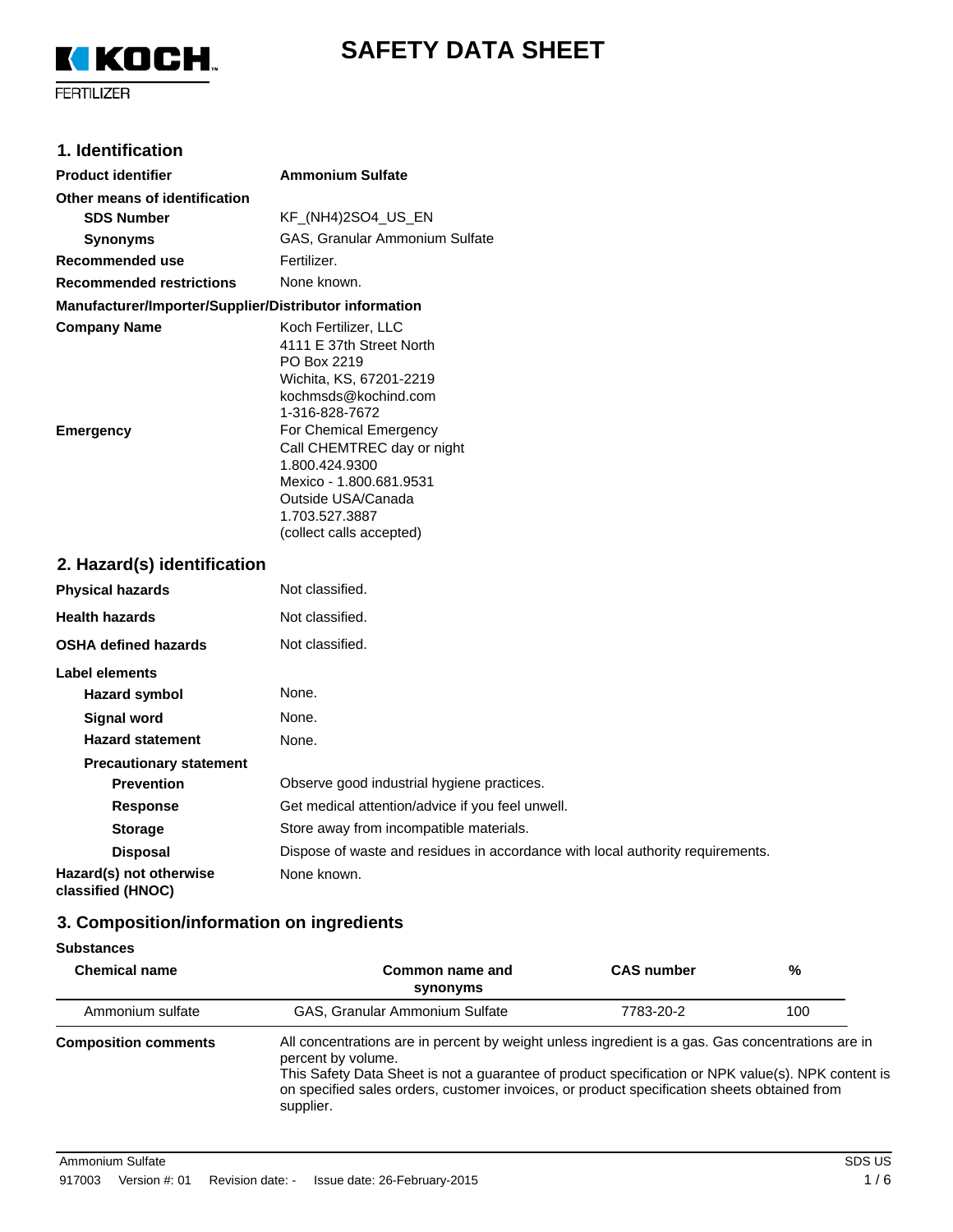## **4. First-aid measures**

| <b>Inhalation</b>                                               | If symptomatic, move to fresh air. Get medical attention if any discomfort continues.                             |
|-----------------------------------------------------------------|-------------------------------------------------------------------------------------------------------------------|
| <b>Skin contact</b>                                             | Wash skin with soap and water. Should dermal irritation or dermal sensitization occur, seek<br>medical attention. |
| Eye contact                                                     | Do not rub eyes. Flush thoroughly with water. If irritation occurs, get medical assistance.                       |
| Ingestion                                                       | Rinse mouth thoroughly if dust is ingested. Get medical attention if any discomfort continues.                    |
| <b>Most important</b><br>symptoms/effects, acute and<br>delayed | May cause abdominal discomfort if swallowed.                                                                      |
|                                                                 |                                                                                                                   |

## **5. Fire-fighting measures**

| Suitable extinguishing media                                     | Use fire-extinguishing media appropriate for surrounding materials.                                                                                                                                                                      |  |
|------------------------------------------------------------------|------------------------------------------------------------------------------------------------------------------------------------------------------------------------------------------------------------------------------------------|--|
| Unsuitable extinguishing<br>media                                | None known.                                                                                                                                                                                                                              |  |
| Specific hazards arising from<br>the chemical                    | Heating may cause the release of ammonia vapors. NH3 (16-25%) may form flammable mixtures<br>with air. If heated beyond dryness, some hydrogen sulfide gas may be given off.                                                             |  |
| Special protective equipment<br>and precautions for firefighters | Self-contained breathing apparatus and full protective clothing should be worn when fighting<br>chemical fires. Selection of respiratory protection for firefighting: follow the general fire precautions<br>indicated in the workplace. |  |
| <b>Fire fighting</b><br>equipment/instructions                   | Use standard firefighting procedures and consider the hazards of other involved materials. Move<br>containers from fire area if you can do so without risk.                                                                              |  |

## **6. Accidental release measures**

| <b>Personal precautions,</b><br>protective equipment and<br>emergency procedures | Avoid inhalation of dust and contact with skin and eyes. Ensure adequate ventilation. Wear<br>suitable protective clothing. For personal protection, see section 8 of the SDS.                                                                                                                                                                                                                                          |
|----------------------------------------------------------------------------------|-------------------------------------------------------------------------------------------------------------------------------------------------------------------------------------------------------------------------------------------------------------------------------------------------------------------------------------------------------------------------------------------------------------------------|
| Methods and materials for<br>containment and cleaning up                         | Stop the flow of material, if this is without risk. Prevent entry into waterways, sewer, basements or<br>confined areas. Avoid dust formation. Sweep up or vacuum up spillage and collect in suitable<br>container for disposal. If sweeping of a contaminated area is necessary use a dust suppressant<br>agent which does not react with the product. After removal flush contaminated area thoroughly with<br>water. |
|                                                                                  | Never return spills to original containers for re-use.                                                                                                                                                                                                                                                                                                                                                                  |
| <b>Environmental precautions</b>                                                 | Prevent further leakage or spillage if safe to do so. Do not contaminate water. Do not allow to enter<br>drains, sewers or watercourses.                                                                                                                                                                                                                                                                                |

# **7. Handling and storage**

| <b>Precautions for safe handling</b> | Avoid generation and spreading of dust. Avoid inhalation of dust and contact with skin and eyes.<br>Use with adequate ventilation. Observe good industrial hygiene practices. |
|--------------------------------------|-------------------------------------------------------------------------------------------------------------------------------------------------------------------------------|
| Conditions for safe storage.         | Keep container tightly closed. Store in a cool, dry, well-ventilated place. Store away from                                                                                   |
| including any incompatibilities      | incompatible materials.                                                                                                                                                       |

## **8. Exposure controls/personal protection**

| <b>Occupational exposure limits</b> | No exposure limits noted for ingredient(s).                                                                                                                                           |  |
|-------------------------------------|---------------------------------------------------------------------------------------------------------------------------------------------------------------------------------------|--|
| <b>Biological limit values</b>      | No biological exposure limits noted for the ingredient(s).                                                                                                                            |  |
| Appropriate engineering<br>controls | Provide adequate general and local exhaust ventilation. Observe occupational exposure limits and<br>minimize the risk of inhalation of dust.                                          |  |
|                                     | Individual protection measures, such as personal protective equipment                                                                                                                 |  |
| <b>Eye/face protection</b>          | Risk of contact: Wear dust goggles.                                                                                                                                                   |  |
| <b>Skin protection</b>              |                                                                                                                                                                                       |  |
| <b>Hand protection</b>              | Risk of contact: Wear protective gloves. Suitable gloves can be recommended by the glove<br>supplier.                                                                                 |  |
| Other                               | No skin protection is ordinarily required under normal conditions of use. In accordance with good<br>industrial hygiene practices, precautions should be taken to avoid skin contact. |  |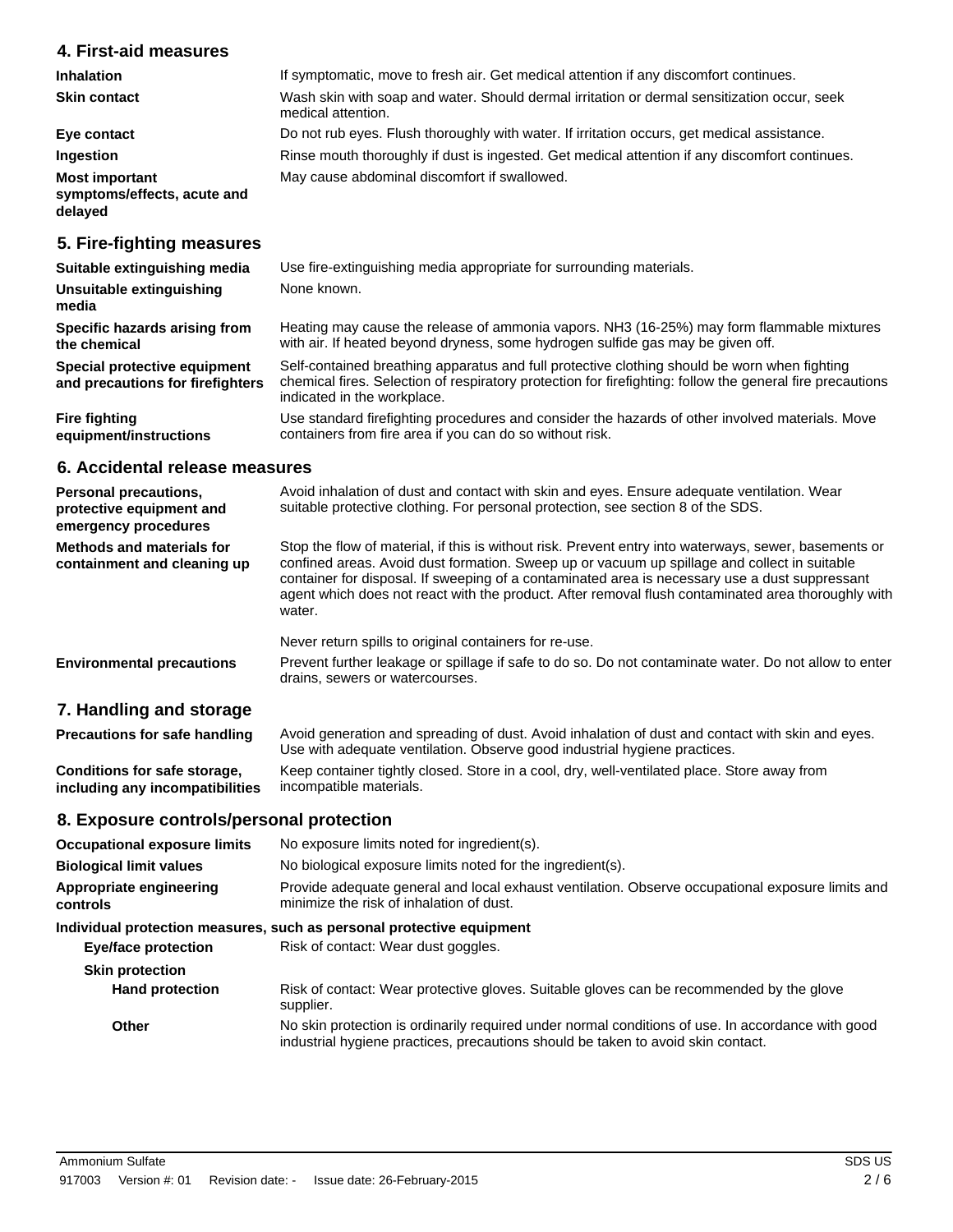| <b>Respiratory protection</b>     | If engineering controls do not maintain airborne concentrations below recommended exposure<br>limits (where applicable) or to an acceptable level (in countries where exposure limits have not<br>been established), an approved respirator must be worn. Wear air supplied respiratory protection if<br>exposure concentrations are unknown. In case of inadequate ventilation or risk of inhalation of<br>dust, use suitable respiratory equipment with particle filter. In the United States of America, if<br>respirators are used, a program should be instituted to assure compliance with OSHA 29 CFR<br>1910.134 and ANSI Z88.2. |
|-----------------------------------|------------------------------------------------------------------------------------------------------------------------------------------------------------------------------------------------------------------------------------------------------------------------------------------------------------------------------------------------------------------------------------------------------------------------------------------------------------------------------------------------------------------------------------------------------------------------------------------------------------------------------------------|
| <b>Thermal hazards</b>            | Wear appropriate thermal protective clothing, when necessary.                                                                                                                                                                                                                                                                                                                                                                                                                                                                                                                                                                            |
| General hygiene<br>considerations | Always observe good personal hygiene measures, such as washing after handling the material<br>and before eating, drinking, and/or smoking. Routinely wash work clothing and protective<br>equipment to remove contaminants. Handle in accordance with good industrial hygiene and safety<br>practice.                                                                                                                                                                                                                                                                                                                                    |

# **9. Physical and chemical properties**

| Appearance                                        | White. Odorless. Solid.                            |  |
|---------------------------------------------------|----------------------------------------------------|--|
| <b>Physical state</b>                             | Solid.                                             |  |
| <b>Form</b>                                       | Crystals. Granules.                                |  |
| Color                                             | White.                                             |  |
| Odor                                              | Odorless.                                          |  |
| <b>Odor threshold</b>                             | Not available.                                     |  |
| рH                                                | 5 - 6 (Concentration 5%)                           |  |
| <b>Melting point/freezing point</b>               | > 455 °F (> 235 °C) (Decomposes.)                  |  |
| Initial boiling point and boiling<br>range        | Not applicable.                                    |  |
| <b>Flash point</b>                                | Not applicable.                                    |  |
| <b>Evaporation rate</b>                           | Not applicable.                                    |  |
| Flammability (solid, gas)                         | Not available.                                     |  |
| Upper/lower flammability or explosive limits      |                                                    |  |
| <b>Flammability limit - lower</b><br>(%)          | Not available.                                     |  |
| <b>Flammability limit - upper</b><br>(%)          | Not available.                                     |  |
| Explosive limit - lower (%)                       | Not available.                                     |  |
| Explosive limit - upper (%)                       | Not available.                                     |  |
| Vapor pressure                                    | Not available.                                     |  |
| <b>Vapor density</b>                              | $> 1$ (Air = 1)                                    |  |
| <b>Relative density</b>                           | Not available.                                     |  |
| Solubility(ies)                                   |                                                    |  |
| <b>Solubility (water)</b>                         | 76g / 100 ml (20°C). Easily soluble in cold water. |  |
| <b>Partition coefficient</b><br>(n-octanol/water) | -5.1 at 25 $^{\circ}$ C                            |  |
| <b>Auto-ignition temperature</b>                  | Not available.                                     |  |
| <b>Decomposition temperature</b>                  | Not available.                                     |  |
| <b>Viscosity</b>                                  | Not available.                                     |  |
| <b>Other information</b>                          |                                                    |  |
| <b>Density</b>                                    | 1.77 g/cm3 estimated                               |  |
| <b>Flammability</b>                               | Not applicable.                                    |  |
| <b>Flammability (Train fire)</b>                  | Not applicable.                                    |  |
| <b>Molecular formula</b>                          | (N-H4)2-S-O4                                       |  |
| <b>Molecular weight</b>                           | 132.14                                             |  |

# **10. Stability and reactivity**

| <b>Reactivity</b>         | The product is non-reactive under normal conditions of use, storage and transport. |
|---------------------------|------------------------------------------------------------------------------------|
| <b>Chemical stability</b> | Stable under normal temperature conditions.                                        |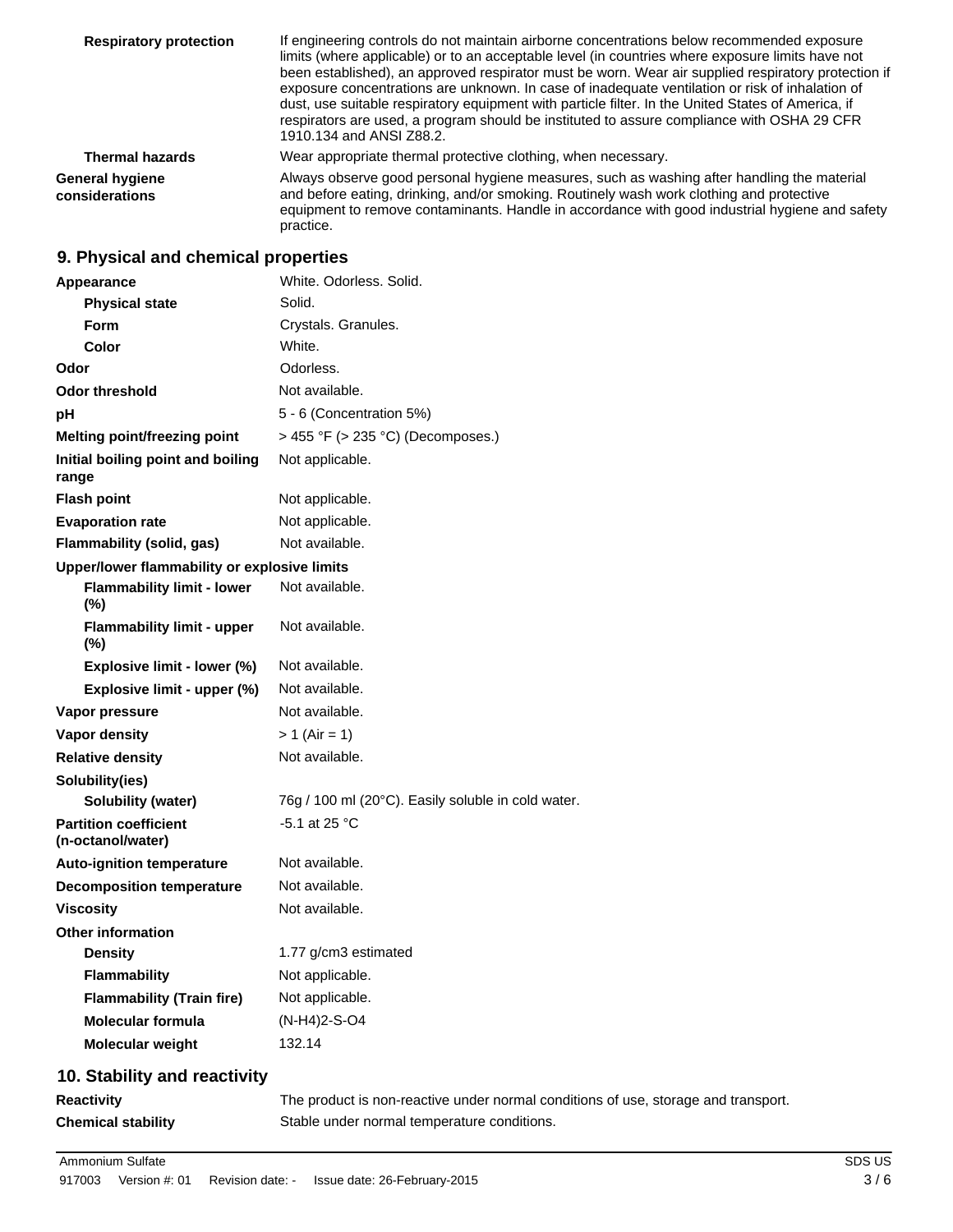| <b>Possibility of hazardous</b><br>reactions | Hazardous polymerization does not occur.    |
|----------------------------------------------|---------------------------------------------|
| <b>Conditions to avoid</b>                   | Excessive heat.                             |
| Incompatible materials                       | Strong oxidizing agents.                    |
| <b>Hazardous decomposition</b><br>products   | Ammonia fumes may be released upon heating. |

# **11. Toxicological information**

# **Information on likely routes of exposure**

| <b>Inhalation</b>                                                                  | Frequent inhalation of dust over a long period of time increases the risk of developing lung<br>diseases. |
|------------------------------------------------------------------------------------|-----------------------------------------------------------------------------------------------------------|
| <b>Skin contact</b>                                                                | May cause irritation through mechanical abrasion.                                                         |
| Eye contact                                                                        | May cause irritation through mechanical abrasion.                                                         |
| Ingestion                                                                          | May cause discomfort if swallowed.                                                                        |
| Symptoms related to the<br>physical, chemical and<br>toxicological characteristics | May cause skin irritation on prolonged or repeated contact.                                               |

#### **Information on toxicological effects**

| <b>Acute toxicity</b>                                 | May cause discomfort if swallowed.                                                                                                                                                                    |                       |  |
|-------------------------------------------------------|-------------------------------------------------------------------------------------------------------------------------------------------------------------------------------------------------------|-----------------------|--|
| <b>Product</b>                                        | <b>Species</b>                                                                                                                                                                                        | <b>Test Results</b>   |  |
| Ammonium sulfate (CAS 7783-20-2)                      |                                                                                                                                                                                                       |                       |  |
| Acute                                                 |                                                                                                                                                                                                       |                       |  |
| Inhalation                                            |                                                                                                                                                                                                       |                       |  |
| <b>LC50</b>                                           | Rat                                                                                                                                                                                                   | > 1000 mg/m3, 8 hours |  |
| Oral                                                  |                                                                                                                                                                                                       |                       |  |
| LD50                                                  | Rat                                                                                                                                                                                                   | 2840 mg/kg            |  |
| <b>Skin corrosion/irritation</b>                      | May cause irritation through mechanical abrasion.                                                                                                                                                     |                       |  |
| Serious eye damage/eye<br><b>irritation</b>           | May cause irritation through mechanical abrasion.                                                                                                                                                     |                       |  |
| Respiratory or skin sensitization                     |                                                                                                                                                                                                       |                       |  |
| <b>Respiratory sensitization</b>                      | No data available.                                                                                                                                                                                    |                       |  |
| <b>Skin sensitization</b>                             | Not a skin sensitizer.                                                                                                                                                                                |                       |  |
| Germ cell mutagenicity                                | Based on available data the product is not mutagenic.                                                                                                                                                 |                       |  |
| Carcinogenicity                                       | This product is not considered to be a carcinogen by IARC, ACGIH, NTP, or OSHA.                                                                                                                       |                       |  |
| Not listed.                                           | OSHA Specifically Regulated Substances (29 CFR 1910.1001-1050)                                                                                                                                        |                       |  |
| <b>Reproductive toxicity</b>                          | Based on available data, the classification criteria are not met.                                                                                                                                     |                       |  |
| Specific target organ toxicity -<br>single exposure   | No data available.                                                                                                                                                                                    |                       |  |
| Specific target organ toxicity -<br>repeated exposure | No data available.                                                                                                                                                                                    |                       |  |
| <b>Aspiration hazard</b>                              | Based on available data, the classification criteria are not met.                                                                                                                                     |                       |  |
| <b>Chronic effects</b>                                | This product contains compounds that may release ammonia when heated. Prolonged or<br>repeated overexposure to ammonia vapors may harm the eyes, mucous membranes, and/or<br>upper respiratory tract. |                       |  |
| <b>Further information</b>                            | No other specific acute or chronic health impact noted.                                                                                                                                               |                       |  |
| 12. Ecological information                            |                                                                                                                                                                                                       |                       |  |
| <b>Ecotoxicity</b>                                    | The product is not classified as environmentally hazardous. However, this does not exclude the<br>possibility that large or frequent spills can have a harmful or damaging effect on the environment. |                       |  |
| <b>Product</b>                                        | Snacias                                                                                                                                                                                               | Tact Raculte          |  |

| <b>Product</b>                   |      | <b>Species</b>  | <b>Test Results</b> |
|----------------------------------|------|-----------------|---------------------|
| Ammonium sulfate (CAS 7783-20-2) |      |                 |                     |
| Fish                             | LC50 | Salmo gairdneri | 173 mg/l, 96 hours  |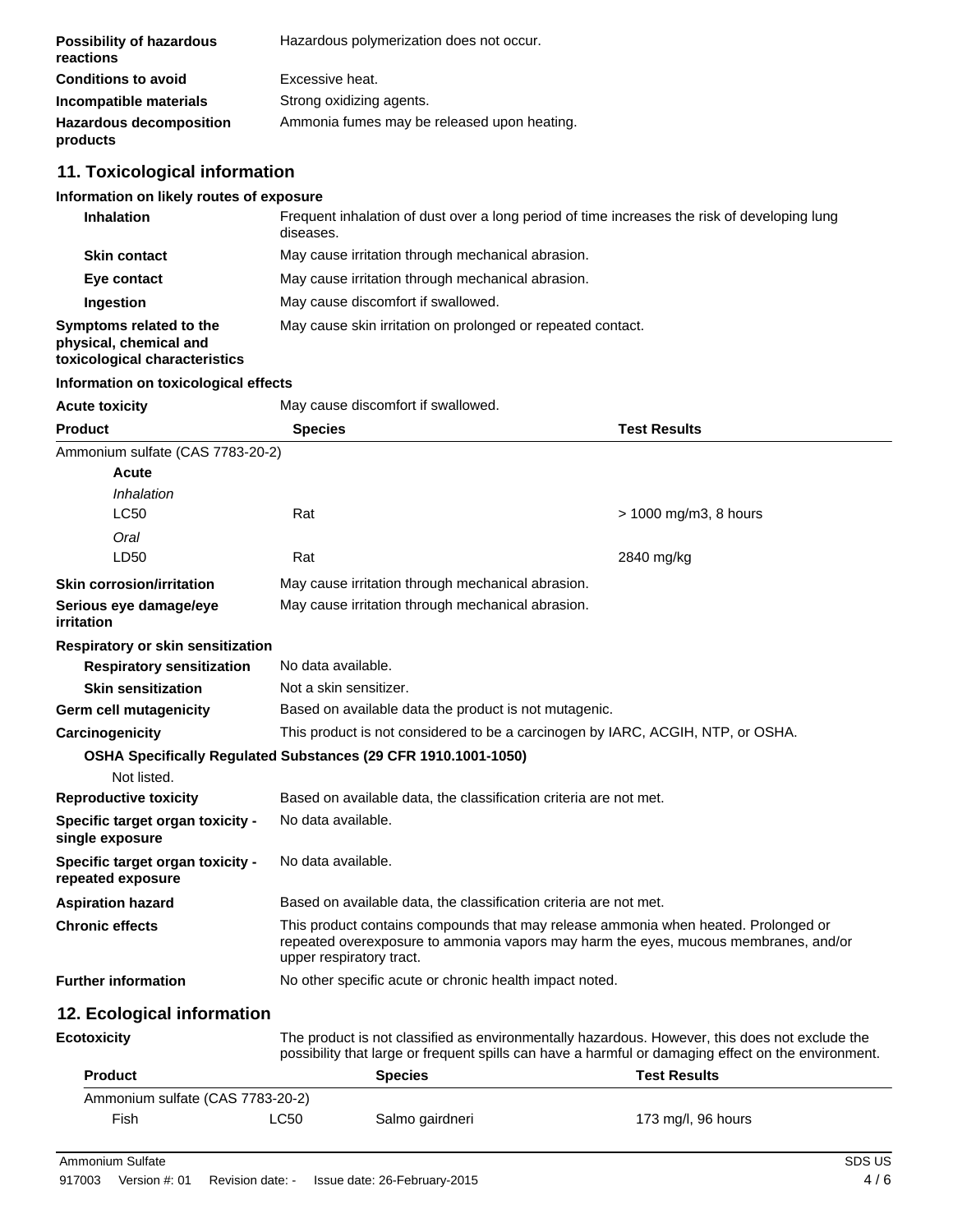| <b>Product</b>                              |                                  | <b>Species</b>                                          | <b>Test Results</b>        |                      |  |
|---------------------------------------------|----------------------------------|---------------------------------------------------------|----------------------------|----------------------|--|
|                                             | <b>Aquatic</b>                   |                                                         |                            |                      |  |
|                                             | Algae                            | EC <sub>50</sub>                                        | Chlorella vulgaris         | 2700 mg/l, 18 days   |  |
|                                             | Crustacea                        | EC <sub>50</sub>                                        | Water flea (Daphnia magna) | > 100 mg/l, 96 hours |  |
| <b>Persistence and degradability</b>        |                                  |                                                         | No data available.         |                      |  |
|                                             | <b>Bioaccumulative potential</b> | No data available.                                      |                            |                      |  |
|                                             | Mobility in soil                 | This product is water soluble and may disperse in soil. |                            |                      |  |
| No data available.<br>Other adverse effects |                                  |                                                         |                            |                      |  |
|                                             |                                  |                                                         |                            |                      |  |

### **13. Disposal considerations**

| <b>Disposal instructions</b>             | Do not discharge into drains or the environment, please contact your local municipality / waste<br>handler for disposal requirements. |
|------------------------------------------|---------------------------------------------------------------------------------------------------------------------------------------|
| Hazardous waste code                     | Not regulated.                                                                                                                        |
| Waste from residues / unused<br>products | Dispose in accordance with all applicable regulations.                                                                                |
| Contaminated packaging                   | Since emptied containers may retain product residue, follow label warnings even after container is<br>emptied.                        |

## **14. Transport information**

#### **DOT**

Not regulated as dangerous goods.

#### **IATA**

Not regulated as dangerous goods.

#### **IMDG**

Not regulated as dangerous goods.

Not applicable. However, this product is a solid and transported in bulk covered under Appendix I of the IMSBC Code. **Transport in bulk according to Annex II of MARPOL 73/78 and the IBC Code**

## **15. Regulatory information**

**US federal regulations** This product is not known to be a "Hazardous Chemical" as defined by the OSHA Hazard Communication Standard, 29 CFR 1910.1200.

### **TSCA Section 12(b) Export Notification (40 CFR 707, Subpt. D)**

Not regulated.

**OSHA Specifically Regulated Substances (29 CFR 1910.1001-1050)**

### Not listed.

**CERCLA Hazardous Substance List (40 CFR 302.4)**

Not listed.

### **Superfund Amendments and Reauthorization Act of 1986 (SARA)**

**Hazard categories** Immediate Hazard - No Delayed Hazard - No Fire Hazard - No Pressure Hazard - No Reactivity Hazard - No

**SARA 302 Extremely hazardous substance**

Not listed.

**SARA 311/312 Hazardous chemical** No **SARA 313 (TRI reporting)**

Not regulated.

### **Other federal regulations**

**Clean Air Act (CAA) Section 112 Hazardous Air Pollutants (HAPs) List**

Not regulated.

**Clean Air Act (CAA) Section 112(r) Accidental Release Prevention (40 CFR 68.130)**

Not regulated.